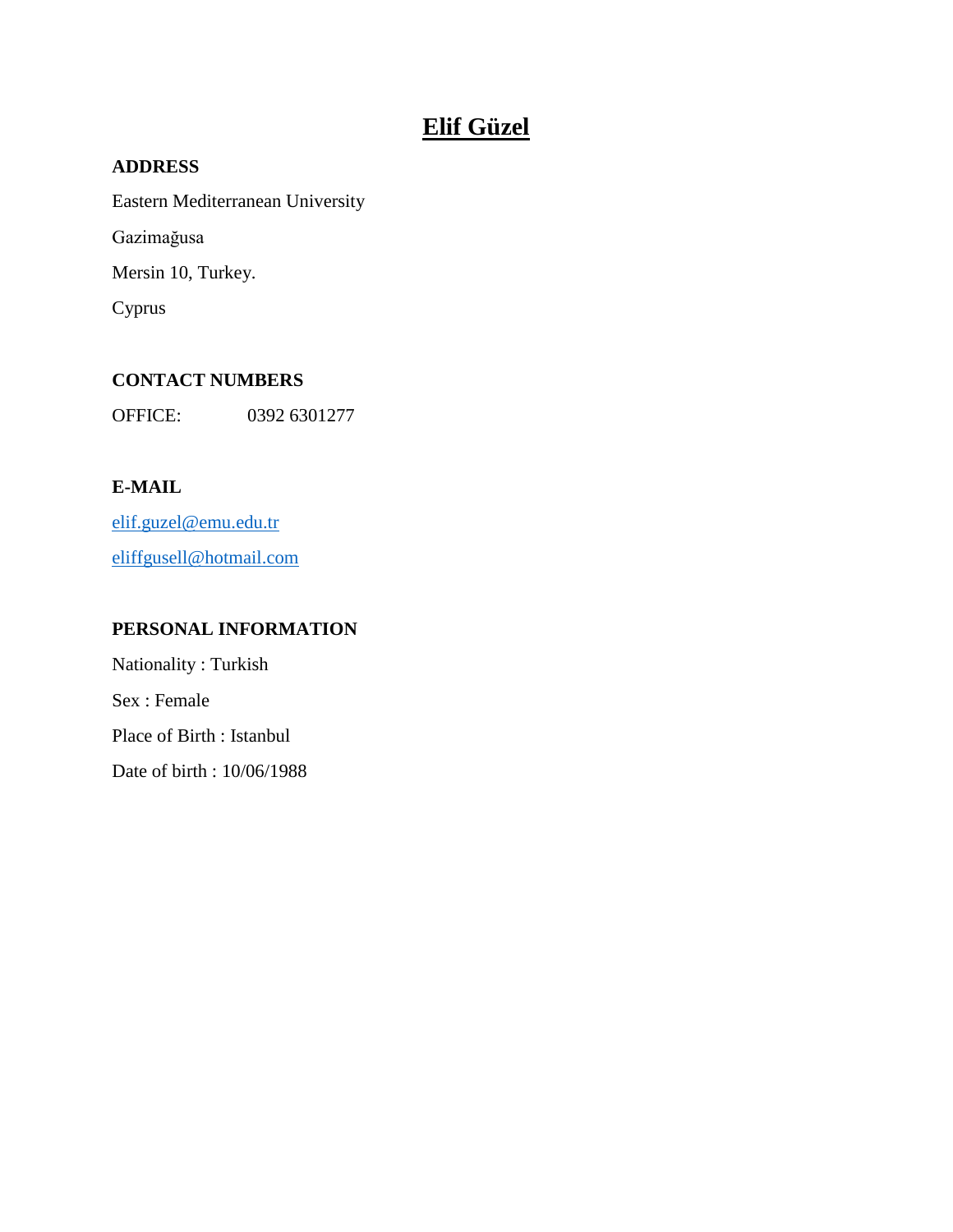### **EDUCATION AND QUALIFICATION**

#### $\Box$  PhD

o Eastern Mediterranean University, Feb. 2015-...

- o Supervisor: Prof. Dr. Sami Fethi
- o Programme of Study: Business/ Product Management/ Accounting

### $\Box$  MsC

- o Eastern Mediterranean University, 2013- 2015
- o Supervisor: Prof. Dr. İlhan Dalcı
- o Programme of Study: Business/ Accounting

#### $\Box$  BSc

o Eastern Mediterranean University 2007-2013

International Trade and Business

#### **WORK EXPERIENCE**

Teaching Assistant and Instructor, at Eastern Mediterranean University, Cyprus, 2013- ...:

| <b>Course Code:</b> | <b>Course Name:</b>                       |
|---------------------|-------------------------------------------|
| MUHA201             | Introduction to Accounting I              |
| MUHA202             | Introduction to Accounting II             |
| MUHA203             | <b>Cost Accounting</b>                    |
| MUHA421             | <b>International Accounting</b>           |
| YONT172             | Introduction to Manegement Information II |
| <b>YONT405</b>      | <b>Product Management</b>                 |

#### **SCHOLARSHIPS EXPERIENCE**

Fully funded by the Eastern Mediterranean University for PhD degree program (2015-...).

Funded by the Eastern Mediterranean University for Master's degree program (2014-2015).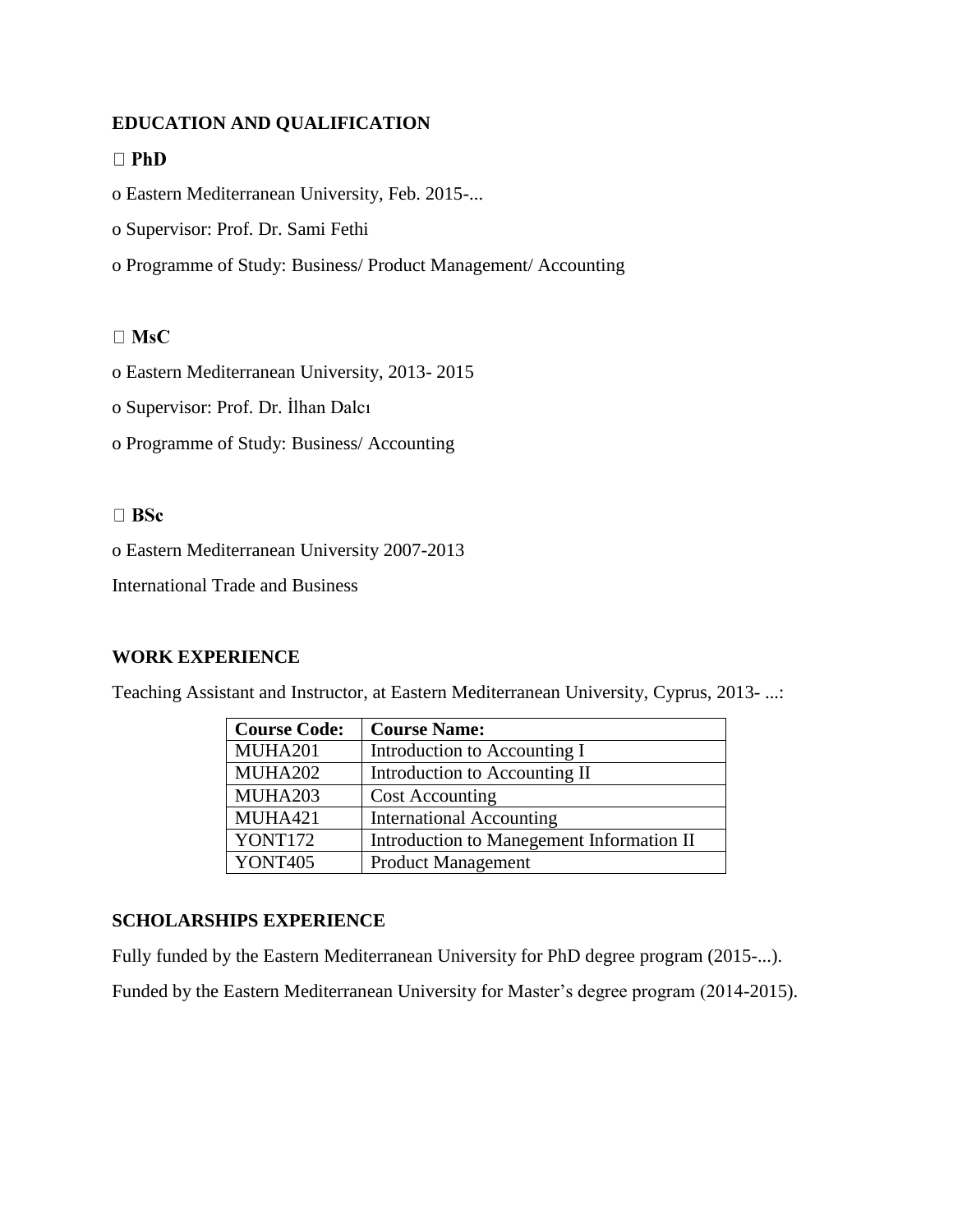### **ACADEMIC EXPERIENCE**

Eluwole, Kayode Kolawole, Taiwo Temitope Lasisi, Servet Nasifoglu Elidemir, and Elif Guzel. "Qualitative investigation of the impact of internationalization of education on host community's eating habit." Journal of Public Affairs 20, no. 2 (2020): e2036.

Aker, Şule, Güzel, Elif "KKTC'de Kooperatifçiliğin Kalkınmaya Etkisi", Kırsal Kalkınma ve Kooperatifçilik, Ankara Üniversitesi Yayınları, no. 658, A. Ü. Siyasal Bilgiler Fakültesi Yayınları, no. 621, A. Ü. Ernst Reuter İskan ve Şehircilik Uygulama ve Araştırma Merkezi Yayınları, no. 24, ed. Prof. Dr. Ayşegül Mengi, Doç. Dr. Deniz İşçioğlu, , Ankara Üniversitesi Basımevi, Ankara, 1/11/2019, s. 705-749.

Şule Aker, Deniz İşçioğlu, Elif Güzel, Ecem İnce (2020) , "Yerel Kalkınma Projesi", Şubat 26, 2020, Eziç Premier, Girne, KKTC. Bellapais (Beylerbeyi) Inner Wheel için hazırlanmıştır.

### **COMPUTER SKILLS**

Microsoft Office, SAP, Excel, Word, Word Power Point, SPSS, STATA,

### **LANGUAGES**

Turkish (Mother-tongue), English

#### **REFEREES**

1. Prof. Dr. Şule Aker (Chair of Business Department of Eastern Mediterranean University )

Department of Business, Eastern Mediterranean University,

Famagusta,

North Cyprus

Via Mersin 10, Turkey

Tel: +90 392 630 1293

Email: [sule.aker@emu.edu.tr](mailto:sule.aker@emu.edu.tr)

2. Assoc. Prof. Dr. Emrah Öney (Vice Chair of Business Department of Eastern Mediterranean University)

Department of Business, Eastern Mediterranean University,

Famagusta,

North Cyprus